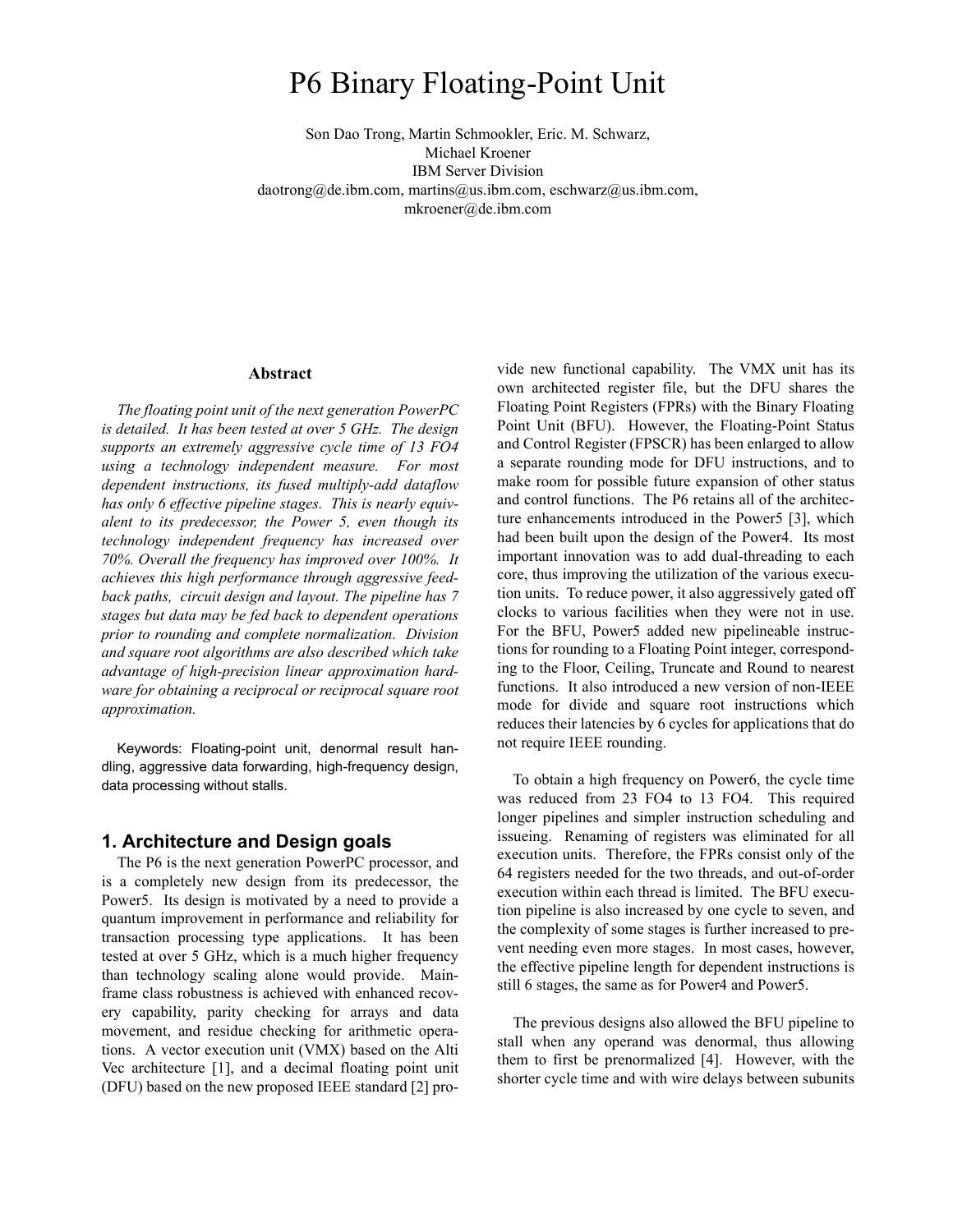approaching a full cycle, this becomes impractical. Several subsequent instructions would be issued before the operands could be inspected and the scheduler signaled and halted. Thus, P6 includes new techniques [5] that allow all multiply-add instructions to be pipelined without stalls. The previous designs also stalled in a late pipeline stage for underflow, overflow, and for some infrequent cases of massive cancellation, but these stalls also are eliminated.

It was also decided that integer multiply and divide instructions, normally executed in the fixed point unit (FXU), should be executed in the BFU to take advantage of its large pipelineable multiplier. The BFU multiplier is modified to accomodate 64-bit integers. The area increase in the BFU is offset by savings in the FXU. For clusters of integer multiplications, it allows these instructions, which are multiple cycle non-pipelined instructions in Power4 and Power5, to be processed every 2-cycles.

There are also some small changes that were made to the custom designed dataflow that allow reuse of large parts of it in a future zSeries processor that includes hexadecimal as well as IEEE binary instructions.

Like the Power4 and Power5, there are two BFUs and each can process two threads simultaneously. Each BFU has its own copy of the FPRs to allow faster operand read. Operands can also be read from the two load store units or forwarded from their load target buffers, thus bypassing the FPR update/read cycles. Within each BFU, results can be bypassed to the operand registers from the normalizer in stage 6 and from the rounder in stage 7.

The FPRs are each 73 bits wide with 64-bit data, 8-bit parity and one for the implied bit. When the implied bit is zero, the exponent Least Significant Bit (LSB) is changed to 1 to provide a consistent bias for calculating the alignment shift. The implied bit is determined for all instruction results and for operands loaded from the data cache.

The ultimate challenge was to achieve a 13 FO4 design while maintaining an effective 6 stage pipeline for most dependent instructions which is similar to Power5 which has a 23 FO4 cycle time. This was accomplished despite additional requirements to provide a much larger multiplier to support the 64-bit integer multiply instructions. Techniques in circuit design, logic design and integration help reduce the cycle time, a few of which are detailed in this paper. Included is a new method for forwarding an unfinished result to dependent instructions from the normalizer. This intermediate result is obtained prior to rounding and also prior to the last normalization step.

In the following the dataflow is first described. Then the interesting specific areas of the design are handled more in details: These are shift amount calculation, multiplier, normalizer and rounder. Section 7 is dedicated to the feedback of unfinished results due to its multiple special cases. Divide and square root implementation is described in section 8. Section 9 gives insight into issue stalling and clock gating and some technology/chip data.

## **2. Dataflow Overview**

The BFU of the Power6 processor has a 7 cycle fused multiply-add pipeline. Dependent instructions can be started after 6 cycles except for a few special forwarding cases where issueing of the dependent instruction is stalled. Figure 1 shows the dataflow with the seven register stages.



Figure 1: P6 Significand Dataflow

The radix-4 multiplier is designed for 64x64 bit multiplication to support a full fixed-point multiplication as well as IEEE double precision floating-point multiply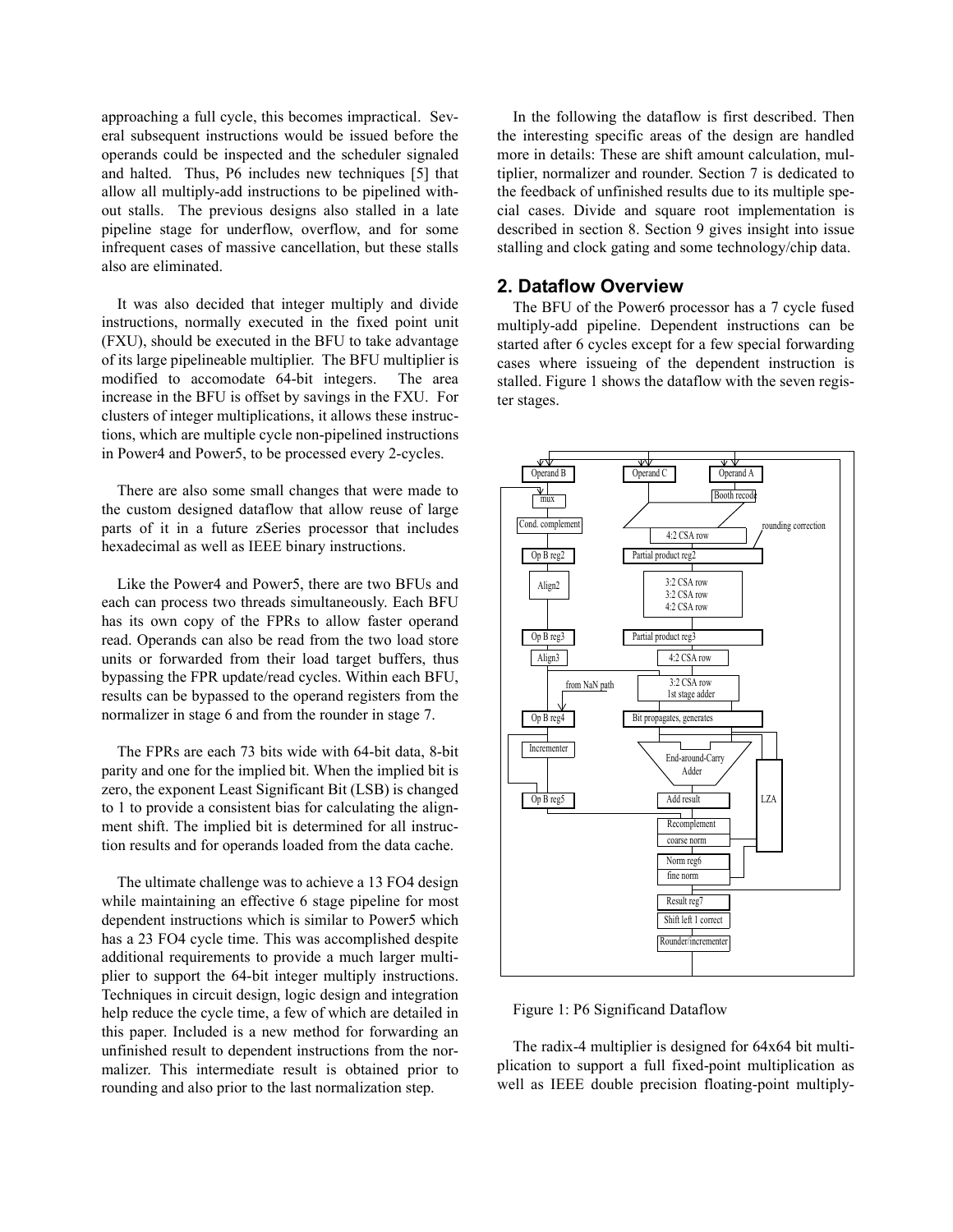add. Altogether there are 33 partial product terms and one additional rounding correction term that need to be summed up. This rounding term is needed to account for a late increment of the multiplier operands since the result of the foregoing instruction is fed back to the multiplier before rounding. The partial product term reduction is spread out over three cycles, where at the end of the third cycle the aligned addend is merged in the last 3:2 counter row. Alignment shift amount calculation is started in the first cycle without decoding the implied bits, a fine grain shift is done in the second cycle, and the final shift is completed in the third cycle. At the end of the third cycle an out-of-range detection may force the aligner output to all zeros or all ones. In this case the unchanged addend is multiplexed into Breg3. For NaN inputs a special NaN path is pipelined down to be multiplexed into Breg4 when needed. A 120-bit end-aroundcarry adder [6,7] is used to sum up the partial sums from the multiplier array and the aligned addend. In parallel with the adder is a Leading Zero Anticipator (LZA). Both are spread over latch boundaries, starting from the end of third cycle and finishing in the beginning of the fifth cycle. The output carry from the adder selects either the incremented or non-incremented upper bits of the addend into Breg5. In cycle 5 conditional complementation of the sum is applied to the full width significand and then normalization is started. Normalization is spread over cycles 5 and 6, and rounding is spread across cycles 6 and 7. Excessive wire delays on the feedback paths to the input operand registers make it necessary to forward unfinished results, e.g. unrounded and partially normalized. Data can be forwarded to any of the three inputs. Correction for the multiplier and multiplicand is done with the help of an additional correction term in the multiplier array. For the addend, the exponent is fed back prior to rounding in cycle 6 to the input operand Breg1 and the unrounded significand is discarded, and instead the correctly rounded significand in cycle 7 is multiplexed into Breg2. The exponent doesn't need to be corrected since the dataflow has two vacant bits on the left and a carry out of the rounder is contained in the dataflow of the significand.

In the following section some interesting implementation details are described.

#### **3. Alignment shift amount calculation**

Alignment of the basic multiply-add function ( $f = A*C$ + B) is calculated by comparing the exponent of the addend B and the exponent of the product A\*C to yield a difference which is used as the shift amount of addend B. Only right shift is done during alignment, therefore alignment of addend B is started from left of the product to

simulate a left shift of B. Thus shift amount calculation has an offset value to reflect this. When B is much greater than the product AC, it can be placed unchanged logically left of AC with a small gap, usually two bits, between them. In this implementation the gap is five bits for commonality with hexadecimal format. Figure 2 shows the unshifted addend in relation to the product. Note that the product range is 128 bits which is needed for fixed-point multiply which is also executed in the BFU.

Equation (1) shows the shift-amount calculation for binary double-precision (DP):

SA0= ExpA + ExpC - ExpB - x'0FFF' + offset (1) SA0: alignment shift amount ExpA: exponent of A operand ExpC: exponent of C operand ExpB: exponent of B operand x'0FFF': exponent bias in 13 bit internal representation offset= 59

With the shift amount (SA0) defined as above, the addend B is much greater than the product (BmgtP=1) whenever SA0 is negative (see equation (2)). B can then be placed unchanged and unshifted to the left of the product as shown in Figure 2.

$$
Bmg\texttt{tP} = 1 \text{ if } (SA0 < 0) \tag{2}
$$

**binary DP**



Figure 2: Significand Alignment

# **Special case requiring additional alignment circuits.**

For multiply-add instructions, a difficult case is when the addend is denormal and the underflow trap is enabled. The delivered result must be fully normalized. In past designs, the addend is usually normalized before executing this operation, but that requires stalling the issue of subsequent instructions. There are three variations of this case, differing in how the addend aligns with respect to the product. All can be handled without normalizing any operands and without stalling execution, as recently described [5,6], but they require having a leading zero count for the denormal addend fraction.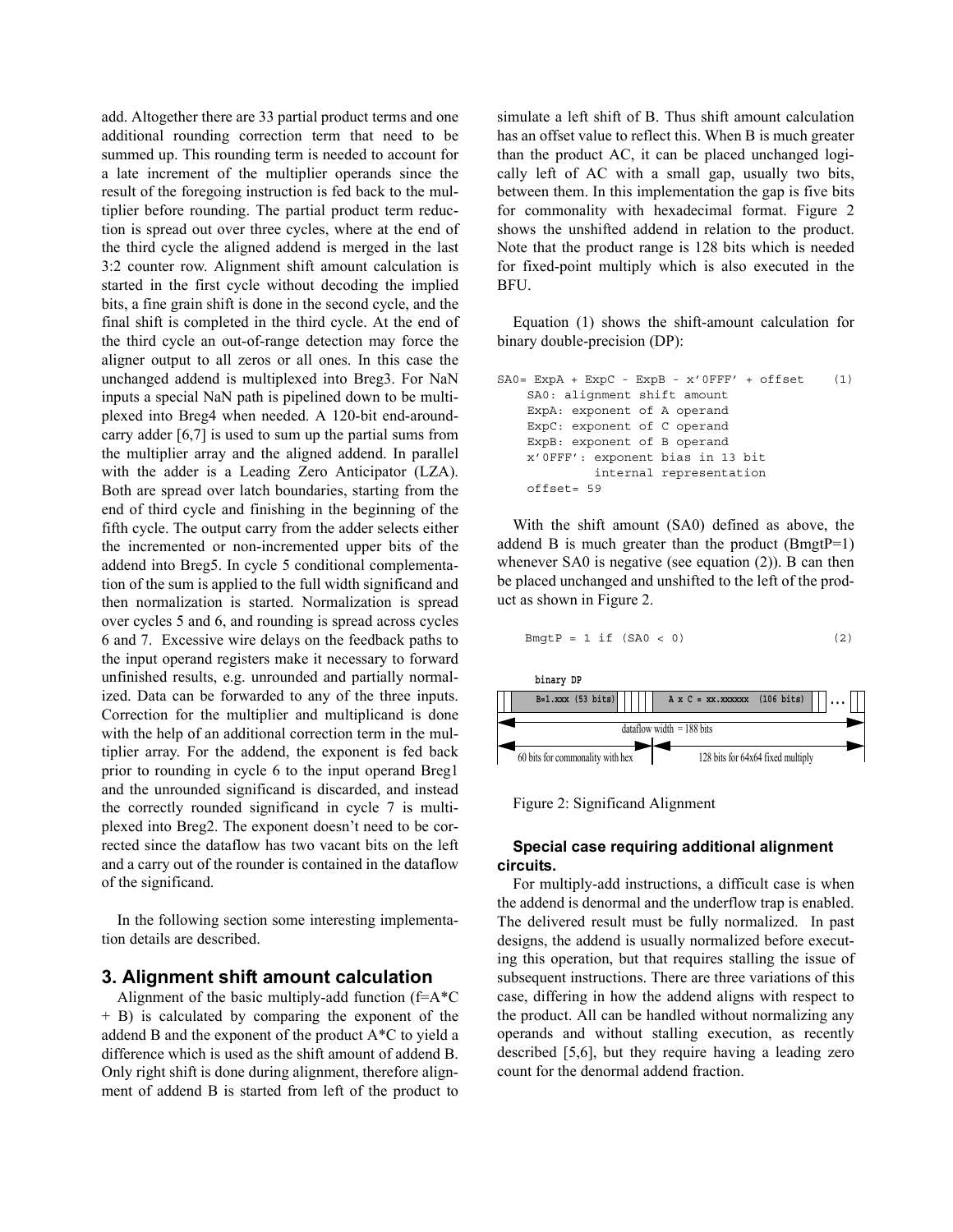One of the cases also requires that the adder output be forced to either zeroes for addition or to ones for subtraction. Another variation also requires the aligner to shift the addend to the left with respect to the placement shown in Figure 2. For this case, the dataflow does not need to be extended on the left as only leading zeroes would be lost. To simplify the decoding of the shift amount for the aligner's multiplexor select signals, the reference point for the shift is moved to the left so that all alignment shifts appear as right shifts, corresponding to positive shift amounts. This change of reference corresponds to adding another offset to the calculation. The equation for the shift amount (SA) then becomes:

```
SA = ExpA + ExpC - ExpB - x'0FFF' + 59 + os1 (3)
  SA: alignment shift amount
  osl: offset for shift left > 52
```
Note that an effective shift of zero corresponds to SA=osl, and a positive value SA<osl corresponds to a left shift of the addend. An effective left shift is restricted to cases where no significant bits of the addend are shifted past the left edge of the dataflow. The condition is determined from the following:

$$
BmgtP = 1 if ((SA + 1zdb) < os1) \tag{4}
$$
\nwhere 1zdb = leading zero count of B

When BmgtP=1, the unchanged and unshifted addend is bypassed by the aligner directly to Breg3 and then to Breg4.

#### **Timing consideration:**

Given the arbitrary value for osl in equation (3) (it should be greater than 52), it is chosen to be 68 such that the lower 7 bits of the constant value are all zeros. The timing critical lower 7 bits of the shift amount calculation can now be done with a three-port adder. The resulting constant value of -x'0F80' is replaced by its twos complement  $+ x'1080'$  for addition. Equations (3) and (4) are then:

$$
SA = ExpA + ExpC - ExpB + x'1080'
$$
 (5)  
 
$$
BmgtP = 1 if ((SA + 1zdb) < 68 )
$$
 (6)

In the first cycle the three-port addition for the least significant two bits is done in random logic. To avoid buffer delays, multiple copies of this logic are used to control the various multiplexors. In the second cycle, three stages of multiplexors allow all shifts up to 63 bit positions to the right, and the total shift amount calculation is completed and decoded. In the third cycle, shifts in multiples of 64 bit positions are done, and all out of range shifts are also handled. The shift amount calculation and

the aligner stages are tuned so that alignment of up to 176 bit positions can be achieved in slightly more than two cycles.

# **4. Multiplier**

Traditional Booth encoding is used to determine the partial product terms. For a 64x64 bit multiplication 33 product terms are needed. Because the operands have their implied bit already decoded before getting into the multiplier there is no leading one/zero correction term needed as in other implementations [8, 9]. Instead the FPRs have one extra bit to save the implied bit, and for operands coming from memory the implied bit is decoded in the load/store datapath in time to get latched into the operand register.

One extra term called rounding correction term is added to allow late rounding correction and late shift left one correction (see chapter 8 for more details). At the final stage in the third cycle the aligned addend is reduced with the remaining two partial products to form the two final sum terms input to the carry propagate adder (see Figure 1).

#### **Integration of the multiplier.**

Here 4:2 and 3:2 carry-save adders are mixed for a well-balanced pipeline through 3 cycles. Early in high level design the multiplier array was partitioned into macros according to cycle boundaries. The first macro includes the Booth encoding and a first 4:2 reduction stage. However it turned out that the number of wires needed to get out of the first macro is too high and the first macro area is too big. Therefore a new partition was defined. The reduction of the upper 17 and the lower 16 partial products and the rounding correction term are done in two separate macros across the first two cycles. Then a third macro is used for the final summation in the third cycle. Physically, the three macros are placed one below the other, with the third macro below the other two.

# **5. Normalizer**

One of the design goals was to avoid all pipeline stalls, even for infrequent cases of massive cancellation. Therefore, the current design must be able to normalize the full 176-bit intermediate result. The first coarse normalization of 60 bits can be determined before performing the multiply-add. The aligner shift amount and the addend leading zero count (lzdb) are used to determine when the intermediate result is completely contained in the product range or if there are significant bits on the upper addend part, corresponding to B>AC. For this latter case, the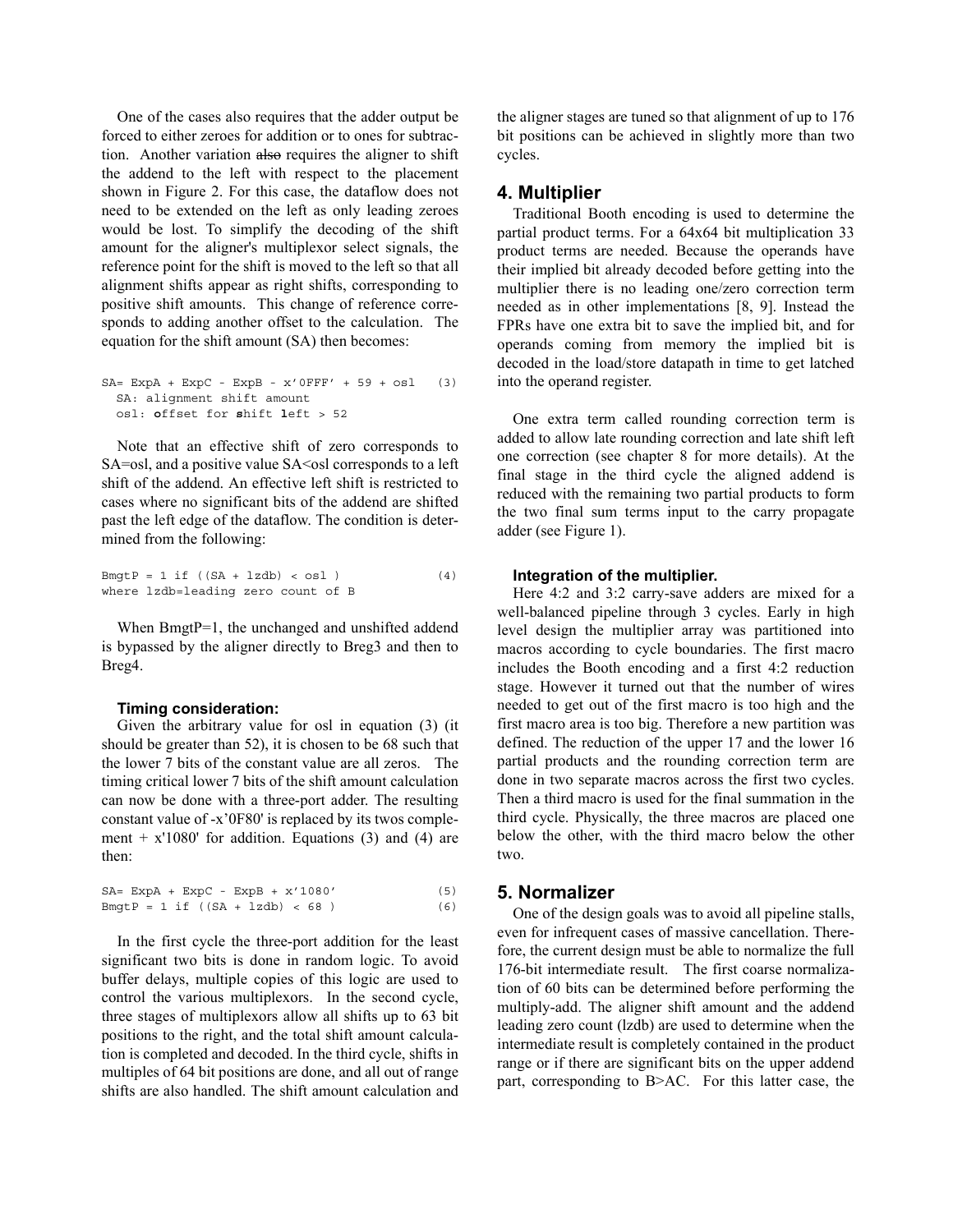aligner shift amount is added to the lzdb. This is decremented by one for addition but not for subtraction, to allow for loss of a leading zero when the upper bits are incremented. This value is referred to as the high-LZA, and is used for normalizing the intermediate result when the addend is greater than the product.

When the intermediate result is contained in the product range (plus an additional carry out bit), an LZA (Leading Zero Anticipator [10,11] ) is used (referred to as the low-LZA). The design selected for P6 is described in [11] and produces a single string for both leading zeroes or leading ones, corresponding to a positive or negative result respectively. A precise LZA as used in [8] or LZA correction as used in [12] or elswhere was rejected due to area and complexity, and for timing reasons for cases where signals from the adder outputs or carries are used. Furthermore, extra circuitry would also be needed for the upper addend part since incrementing may change the number of leading zeroes. Figure 3 shows the structure of the normalizer spread over cycles 5 and 6.



Figure 3: Normalizer structure

Recomplement is done before normalization to give time for the multiplexor select signals to be buffered up. Then coarse normalization of 32 bits is done with integrating selection of either high- or low-LZA. This selection is decoded using the alignment shift amount calculation: when all bits of the addend are shifted into the product range, the high-sum is all zeros and the low-LZA value is used. Since this selection can be determined before performing the multiply-add no timing issue exists. Note that the third normalization shift starts at position 56 (vs. 59) which is 4 bits (vs. 1 bit) to the left of the product. This is for commonality with hexadecimal format instructions where all shifts must be multiples of 4-bit digits.

The normalizer is a very timing critical path. Careful partitioning between cycles, buffering of long wires, routing and placement is needed. To help reduce delay in cycle 6, the one bit left shift needed to correct for the possible error in both LZAs is deferred to the rounder in cycle 7. The result that is bypassed from stage 6 to a dependent instruction is thus unrounded and possibly unnormalized by one bit. However, the corresponding exponent would also be larger by one to compensate, so that the value would be correct.

#### **Generating denormal result.**

To generate a denormal result, normalization should be limited to not decrementing the result exponent to a negative value. For the case where B>AC, the exponent value of the intermediate result less one can be directly used for normalization. Compare logic is needed to select between the calculated normalization shift amount normSA  $(=SA+1zdb$  for add,  $SA+1zdb-1$  for sub) and the shift amount which would make the resulting exponent equal to one.

For the case where the adder LZA is used, the exponent value of the intermediate result is used to form a bit string with a one in the bit position corresponding to the minimum allowed exponent. This bit string is ORed with the string created from the adder inputs. The resulting bit string is used in the LZA circuit and automatically blocks a shift beyond the limits of normalization for a correct denormal result. No further action is required.

# **6. Rounder**

Figure 4 shows the structure of the rounder. The incrementing of the fraction is started in cycle 6 and completed in cycle 7. The possible left one shift to complete normalization is done simultaneously in the same multiplexor, along with selection of special values (Max number, Infinity) before being sent to the FPR for update.



Figure 4: Rounder macro.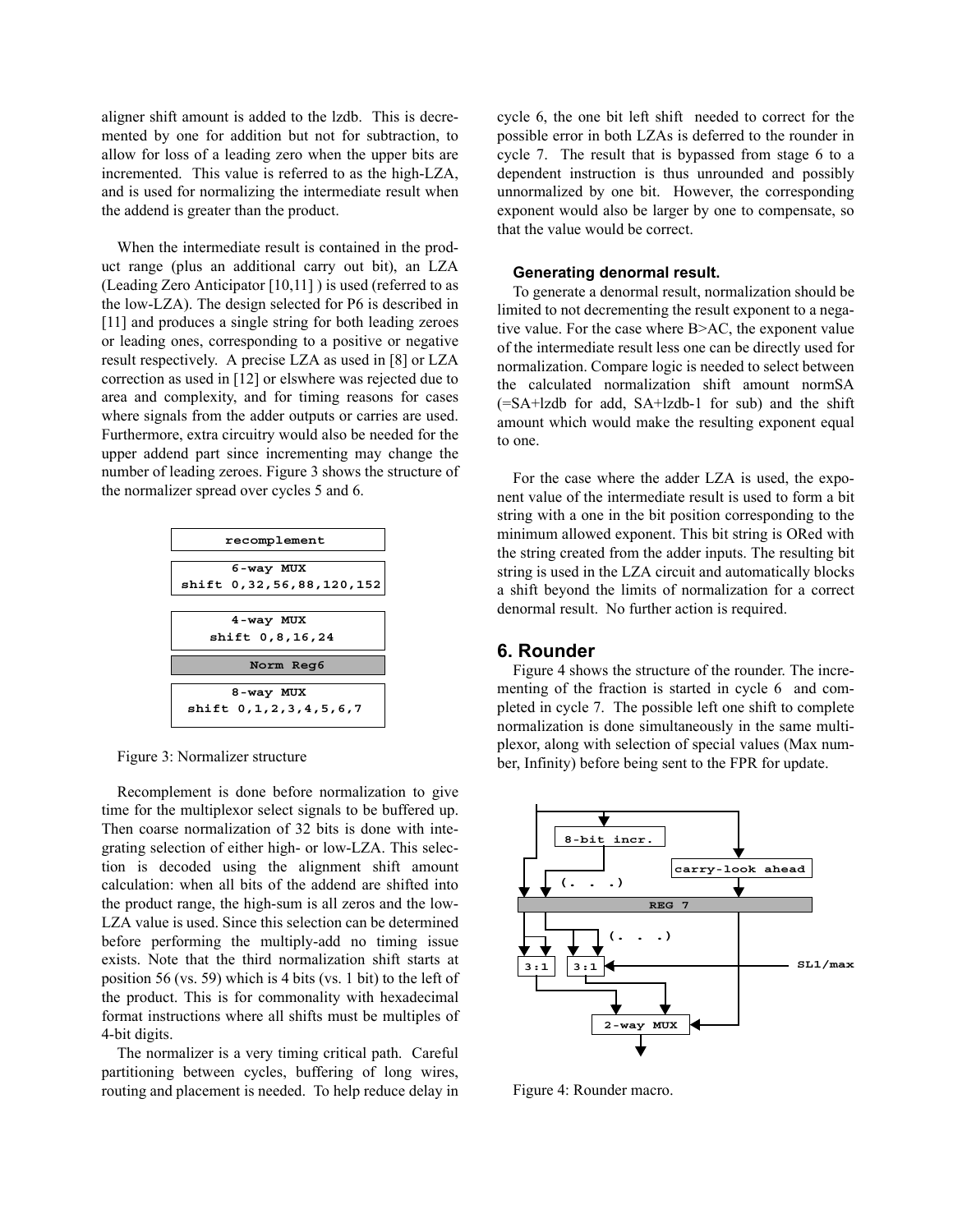The intermediate fraction is first incremented in groups of 8 bits and at the same time a carry-look ahead generates the group carry signals. These signals are first latched. In the next cycle there is a 3-to-1 multiplexor to select data for shift left by one, no shift and the max number. This is done prior to the selection of the incremented result to give logic enough time to decode the rounding condition. There are multiple logic decodes to detect the different possible guard and round bit positions depending on the shift-left by one correction. Similarly, different sticky calculations are done. For the incrementer there are four different positions where an increment may be applied, depending on whether the result is single or double precision and whether a shift-left by one is needed. Especially for the exponent, there are many calculations needed to deliver overflow/underflow rebiased values, the incremented or truncated value, etc... Also exception detection is done for all the possibilities. This is also one of the timing critical corners of the design.

# **7. Feedback of unfinished result**

To achieve the aggressive timing goal and 6 cycles for dependent issueing, an unfinished result (not rounded and not completely normalized) is fed back to the input operand registers for a dependent instruction. Hereto the fraction data bus is extended by one bit to the right. This additional bit is masked if there is no shift left by one correction needed. The result can be fed back to any of the three operand registers. Basically the difference between the unfinished result and final result is the addition of 1 or 0 to the significand, its alignment of shifting right or left by one bit position, and the corresponding exponent. The significand dataflow must also be wider to take care of the eventual carry out of the rounder increment.

Shift amount calculation is done normally as for operands that are sourced from the FPR. No special actions are needed.

#### **Feedback to addend.**

Only the exponent of the unfinished result is used for shift amount calculation. The correct fraction (after rounding and complete normalization) from the rounder is then fed back in the next cycle to the second stage of B-register after shift amount calculation is done for the lower alignment bits. With the two extra bits on the left and five bits on the right, the fraction can always be aligned correctly to correspond to the intermediate exponent of the previous cycle. When there is a carry out of the rounder, then the implied bit is placed one bit to the left. When the exponent used had not been adjusted for

the final left shift of one, then the fraction from the rounder is placed one bit further to the right in opB reg2.

#### **Feedback to the product.**

Feedback of an unrounded result to the multiplier was previously done in the RS/6000 Power 1 and 2 implementations [13], and in the PowerPC Power3. The early bypass was only allowed to one operand, and the function A times (C+1) was performed in the multiplier with another product term to add another copy of A to the product of A and C (this additional term is called the rounding correction term since it corrects the multiplication result to account for the round increment of C which was not applied to the multiplier operand C). This idea is extended in P6 by allowing the early result to be fed back to both A and C thus allowing the square of an unrounded result. Since A equals C in this case, the multiplication performs the function  $(A+1)^*(A+1)=A^2+2A+1$ . Here the correction term is  $2A + 1$  which is A shifted left by one bit with the vacant bit on the right set to 1. This correction term must be set differently for the case where the result fed back is unnormalized by one bit. Different settings are also needed for the cases where either one or both operands are single or double precision. Therefore, there are many ports needed on the multiplexor to create the round correction term, corresponding to the many combinations.

 Table 1 shows the different cases of feedback and the corresponding bit setting of the rounding correction term for double precision (DP).

| Case                  | rounding term                     |
|-----------------------|-----------------------------------|
| result is fed back to | bit 1111111<br>1111666<br>2345456 |
| $A = res + 1$         | 0 cccccccccc 0                    |
| $C = res + 1$         | 0aaaaaaaaa0                       |
| $A=(res+1)/2$         | 00 ccccccccc                      |
| $C=(res+1)/2$         | 00aaaaaaaaa                       |
| $A=C=res+1$           | aaaaaaaaa10                       |
| $A=C=(res + 1)/2$     | 0aaaaaaaaa1                       |

Table 1: Setting of rounding term for DP

 One special case needs to be handled (see table 2). When the result is all ones and is fed back to both multi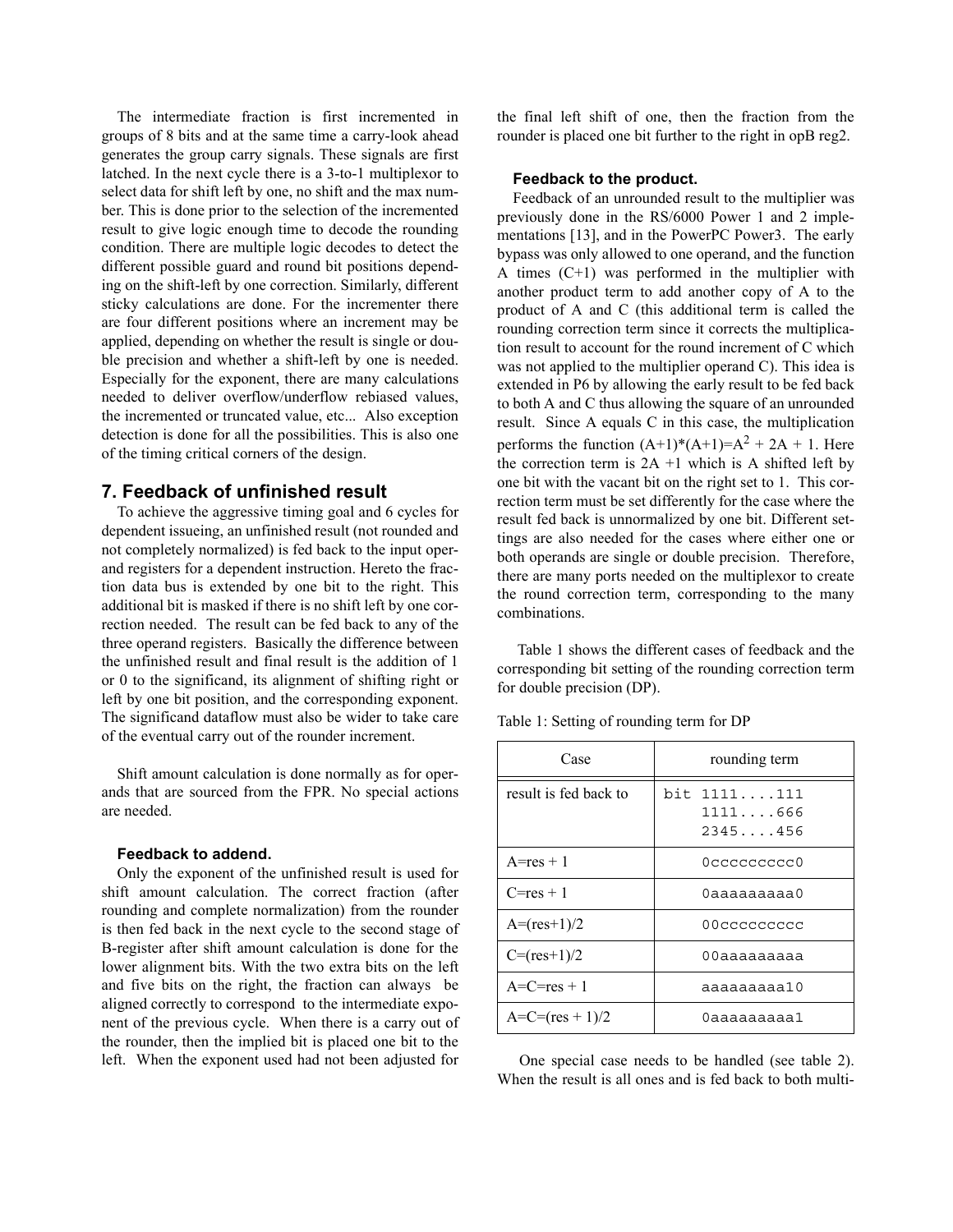plicand and multiplier and a rounding correction has to be made, the final result exceeds the product range. This single case is easily detected and an extra bit is forced correctly into bit position 59. Also the LZA bit string has to indicate a one in a location in the highest bit position to take care of this occurrence. The multiplier array delivers an all zeros result which is correct.

Table 2: Special case of forwarding and squaring.

```
normal multiplication:
   A= 1.xxxx
  C = 1.xxxP= xx.xxxxxxxx
special case:
   A= 1.1111 +1 = 10.0000
  C= 1.1111 +1 = 10.0000
   P=100.00000000 the '1' is out of the 
      multiplier range, needs to be forced.
```
# **8. Divide and Square root implementation**

## **Reciprocal Estimate Tables.**

The PPC architecture provides Reciprocal Estimate and Reciprocal Square Root Estimate instructions. These were originally intended for graphics applications, and only provide approximations having 8 and 5 bits of precision, respectively. For applications having many divide and square root operations, it may be better for performance to replace the hardware instructions with in-line software routines, especially when correct IEEE rounding is not required. With such support now being provided by our compilers, it was decided to further improve these routines for P6 with estimate instructions that provide slightly more than 14 bits of precision. Applications that are compiled specifically for P6 can then take advantage of the higher precision. It was also decided that these 14-bit approximations would also be used for implementing the hardware divide and square root instructions. A precision of 14 bits was chosen because any of several algorithms such as Goldschmidt which double the precision each iteration would obtain a good approximation of IEEE double precision after only two such iterations. Also, by using linear approximations, the estimates can be obtained in only three cycles with very small tables and small area. The tables are similar to those in Alti Vec [1], but provide two additional bits of precision. For the reciprocal, the first 6 bits of the operand, after the implied bit, are used to access a 64 word table, each word containing an offset value for the left edge of the linear segment, and a slope. For the reciprocal square root, two similar tables are used, one for even

exponents and one for odd exponents. Outputs from one of the three tables are selected and provided to a small multiply-subtract circuit. For each of the 64 segments of each of the three curves, the slope is that of the line which connects the endpoint of that segment, but the offset is chosen to slide that line halfway down to where it would touch the midpoint of the segment, thus reducing the worst-case error by half and effectively obtaining an additional bit of precision.

Several unique features in the design of this approximation unit keep it small and fast. Since the slope is to be multiplied with the next 11 bits of the operand, the table values do not explicitly provide the slope of the segment, but instead they contains the radix-8 Booth decode of the slope. During the first cycle, while the table is accessed, a small adder obtains the 3-times value of those 11 operand bits. By using radix-8 and avoiding the delay of Booth decoding, the multiplier is kept small and its delay is contained in the second cycle. The third cycle is used to add the sums and carries from the multiplier to the offset value.

If the operand is denormal, it must first be normalized in order to access the tables and obtain the correct linear approximation. When used for the hardware divide and square root instructions, extra cycles can be taken for normalization, since those instructions have data-dependent variable latencies. The estimate instructions however must have fixed latency, and therefore two extra pipelineable cycles are needed to allow for denormal operands. The significant bits of the fraction are obtained using the aligner and the lzdb (leading zero count of B). The complement of the lzdb is used as the shift amount in the aligner, rather than an exponent difference. This results in the MSB of the operand always being in the same bit position of opB reg3 after align2 (see Figure 1), regardless of the number of leading zeros. For the estimate instructions, the appropriate bits are sent from that register to the table. For the floating point divide and square root instructions, that path is only used when the operand is denormal. Otherwise, the data for the table is taken earlier directly from the operand B register.

#### **Floating Point Divide and Square Root.**

The algorithms use functional iteration and are equivalent to the Goldschmidt algorithms, but take advantage of the multiply-add operations in the dataflow to avoid extra complementing circuits in the feedback path to the multiplier. Also, the data paths are designed to support the 64 bit integer multiply and the 56-bit hex multiply-add instructions. This allows additional bits to be fed back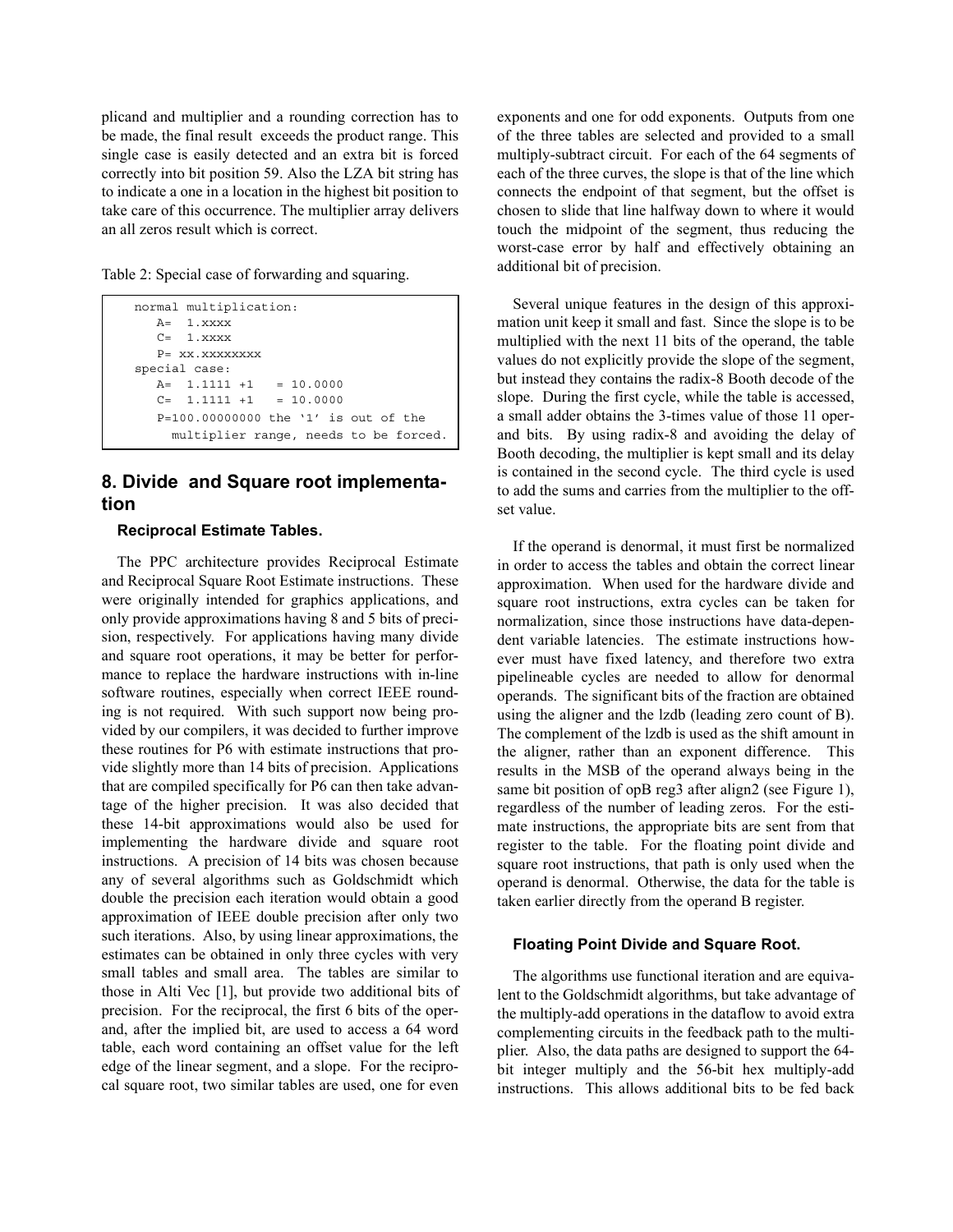during intermediate operations, so that accumulated rounding error from these steps would be much less than a quarter ulp. That eliminates need for the Newton-Raphson step that was used in previous PPC models to compensate for rounding errors prior to the rounding test [14]. As with Power5, a non-IEEE mode bit can be set in the FPSCR to eliminate the rounding test and further reduce latencies by 7 cycles.

Despite the use of higher precision estimates, the latencies are very similar to those of Power 5. Although one iteration is eliminated, additional cycles are needed to obtain the higher precision estimates, and floorplanning placement of the estimate unit requires an additional cycle in each direction between that unit and the pipeline operand registers.

#### **Fixed Point Divide.**

The algorithms for the Fixed Point Divide instructions also use functional iteration. There are four such instructions which correspond to either 32-bit or 64-bit operands and either signed or unsigned for each. During the intermediate steps, the full 64-bit unsigned multiplier is used. However, the alignment shifter and normalizer also had to be made wider to accommodate the larger operands. The algorithms are adapted from a software algorithm published by P. Markstein [15]. When implemented in hardware, it allows use of some special operations to reduce latency and special cases can be detected and handled more efficiently. For example, if either operand is zero, that case is detected immediately, and the execution ends early. Overflow cases are also detected and end early. Aside from division by zero, they only occur for signed divides where the numerator is the most negative integer and the divisor is -1.

The operands are first converted to floating point format, and then use the table to obtain an estimate of the reciprocal of the divisor. The conversion makes use of the aligner and lzdb for positive and unsigned operands, which is similar to the handling of denormal operands described above for accessing the tables. A leading ones counter was added so that negative integers could be handled essentially the same way. The intermediate quotient is then obtained in a way that is similar to the floating point divide. For 64-bit precision, a Newton-Raphson step is then used, since the dataflow saves no additional bits of precision. However, for 32-bit divides and also for all cases where the numerator has fewer than 50 significant bits, 55 bit accuracy in the intermediate quotient can be obtained without that step, saving 12 cycles of latency. In either case, once a floating point quotient of sufficient accuracy is obtained, we can add a 1 to an appropriate bit position corresponding to a few bits below the LSB of the integer result, and then truncate to the nearest integer value which corresponds to the correct quotient.

For doubleword divides with larger numerators as described above, the latency is 45 cycles, which does not include the time to move the operands and the result between the BFU and the General Purpose Registers (GPRs) of the fixed point unit. For smaller numerators, which is probably the typical case and for all single word divides, the latency is 33 cycles.

# **Using vacant cycles during divide or square root.**

During execution of a divide or square root instruction, most of the slots in the pipeline are unused as each operation waits for the results from previous operations. In P6, to improve performance, other floating point instructions not dependent on the divide or square root result can be issued during those vacant slots. They must be 1-cycle pipelineable instructions such as multiply-add. The instruction scheduler is notified several cycles before each vacant cycle is available. This is similar to the use of unused cycles for independent multiplication instructions in the AMD-K7 [16]. Although this is a conceptually simple idea, it was not implemented in any of the previous processors. In P6, a second temporary register was needed to hold the divide operands so that the pipeline operand registers wou;ld be available for other instructions. This would have provided greater improvement in a processor such as Power5 which used register renaming and out-of-order execution within the floating point unit. In P6, with only limited out-of-order execution allowed, and with two execution units, it provides only a small benefit when just one thread is active. However, when two threads are active, there is no limit to the use of unused cycles for pipelineable instructions from the other thread.

# **9. Miscellaneous**

#### **Special cases where forwarding is stalled.**

There are several cases where bypassing results from stages 6 or 7 to dependent instructions must be prevented. It has been shown that a normal result can be forwarded from stage 6 to the multiplier, and if that result is subsequently rounded up, then the rounding correction multiplexor in the multiplier can be used to compensate for the unrounded operand passed to the multiplier. However, the rounder in stage 7 also produces the special results for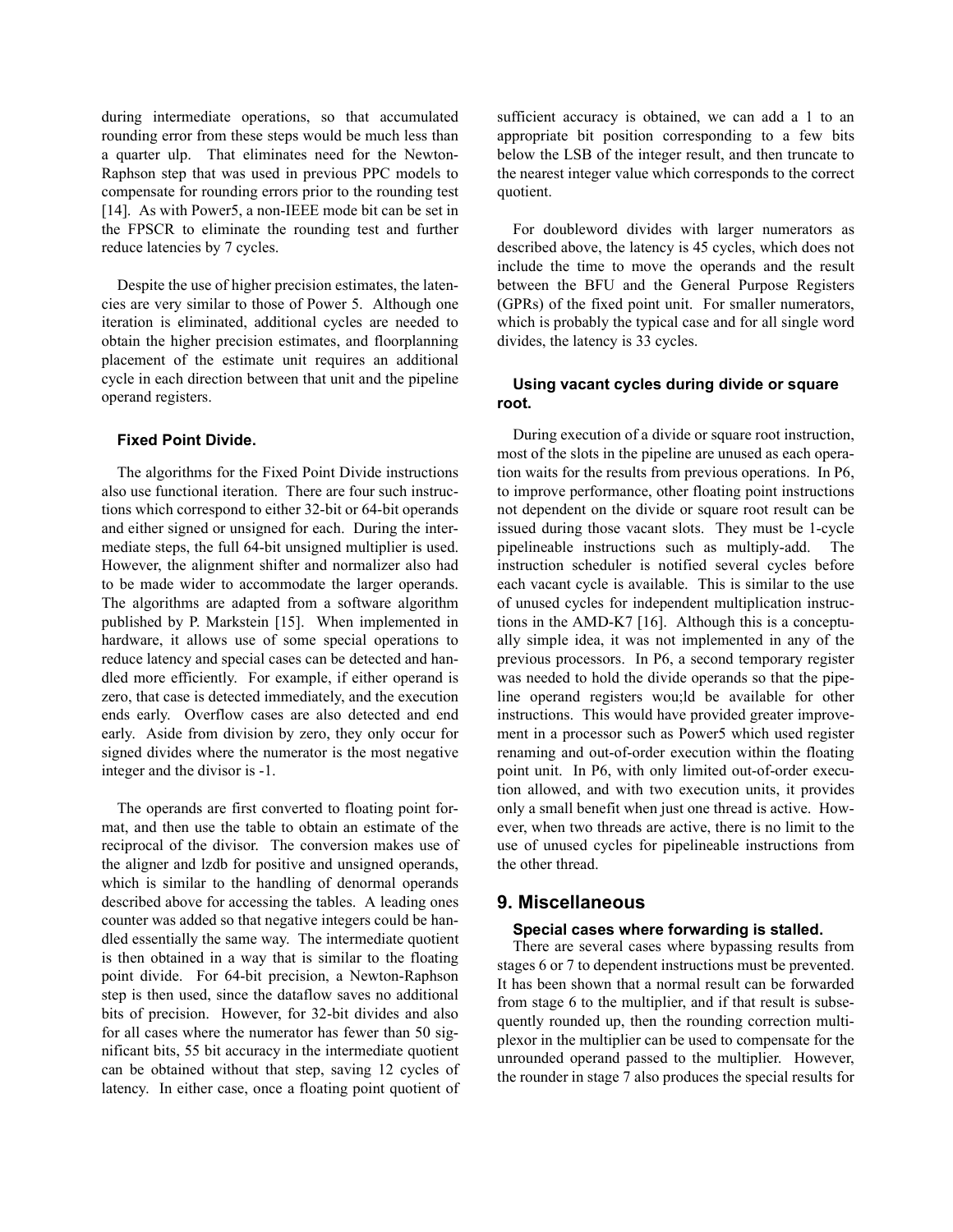underflow and overflow. For these cases, we must avoid forwarding from stage 6. There are also cases where an invalid operation may occur. For the pipelineable arithmetic instructions, these cases only occur when an operand is infinity or a SNaN. If the Invalid Operation trap is enabled, then writeback to the FPR must be prevented, and forwarding must be prevented from both stage 6 and stage 7. In PowerPC architecture, traps are not required to take place at the instruction that causes the trap when in imprecise exception mode. Subsequent dependent instructions may be executed, but they must use the FPR data as it was before the invalid operation occurred. Thus, we have cases where forwarding must be stalled from stage 6, and other cases where it must be prevented from both stages.

The issue unit which schedules instructions, must be signaled very early when forwarding must be stalled or prevented. To prevent bypassing from stage 6, the signal must go out from stage 2, and the condition must be detected in stage 1. At this time, the result exponent has not been determined. There is only time for the most significant bits exponents to be examined, and if there is any possibility at all that either an underflow, an overflow, or an invalid operation may occur, then a signal goes out to block bypass from stage 6. For the multiplier operands, only the three most significant bits of the A and C exponent are used. If the operation has a B operand (the addend), then the signal also goes out if the implied bit is zero or if the biased exponent has all ones or is close to zero.

Forwarding from stage 6 is also blocked for any single precision instruction. Determining possible underflow or overflow for single precision would require examining more exponent bits and would delay the signal further.

The signal for preventing bypass from stage 7 must go out a cycle later. This allows more time for determination , and also fewer cases must be detected. These are mostly cases where an operand has an exponent of all ones.

#### **Checking - Clock gating.**

All FPR registers have parity bits, one for each byte. When read from the FPR into the operand registers, the parity bits of the operand registers are computed and compared to the parity bits read from the FPR. Data coming from the load store units also have parity bits and are checked similarly. All data busses in and out of the BFU are parity checked. Internally the full significand dataflow is checked with residue checking logic for all multiply-add operations. Residue three is used for timing reasons.

Power saving is done in fine grain manner, whereby each stage of the pipeline is powered up and shut down in a pipeline with clock gating. The complete BFU is in sleep mode when not in use. Once a BFU instruction is dispatched, the first input stage of the pipeline is powered up then the next pipeline stage and so on. There is one interface macro which is always clocked to listen to the interface signals. This macro also controls the clock gating.

#### **Technology.**

Typically the floating point unit is located toward the outside edge of the central processing core. Due to its physical nature of having a large number of functions which are traversed in series, the BFU always has a lengthy rectangular shape. Data processing however starts from the register file (FPR) and ends up back in the FPR. Some earlier implementations used a wrapped dataflow [17]. However, due to the wide dataflow, there would be too many wires that must go down the pipeline and then go back up to the FPR. To reduce wire lengths and reduce the number of wiring tracks through some macros, an "O" shape floorplan was created. The computation flows down the right stack to the adder and then flows up the left stack back to the FPR. The adder is the optimal cross-over point since only the group generates are timing critical and require fast low-resistance horizontal wires. Latch delay overhead is minimized by the extensive use of scannable pulsed latches [17]. The functional data path of each latch is only through a dynamic L2 latch which is transparent while the clock is active. The L2 clock is only active for a few FO4s to avoid race conditions between latches of different pipeline stages, but it allows some balancing of delays across the cycle boundary during that window. Moreover, the total delay through the latch is half of what the setup time and delay would be for a traditional master-slave latch. For testing, these latches also have a mode which uses a parallel master-slave path that is scannable.

The Power6 chip is fabricated in a 65nm SOI process technology. Tests in the lab show the chip running at close to 6 GHz. Power simulation at 1.1V, 4GHz and 100% utilization shows BFU dataflow consumes 310 mW. When not utilized the whole unit is clock gated to achieve zero active power. Unit area is about 2.5 mm2.

# **10. Summary**

The Power6 Binary Floating-Point unit has been described which surpasses the design of prior fused mul